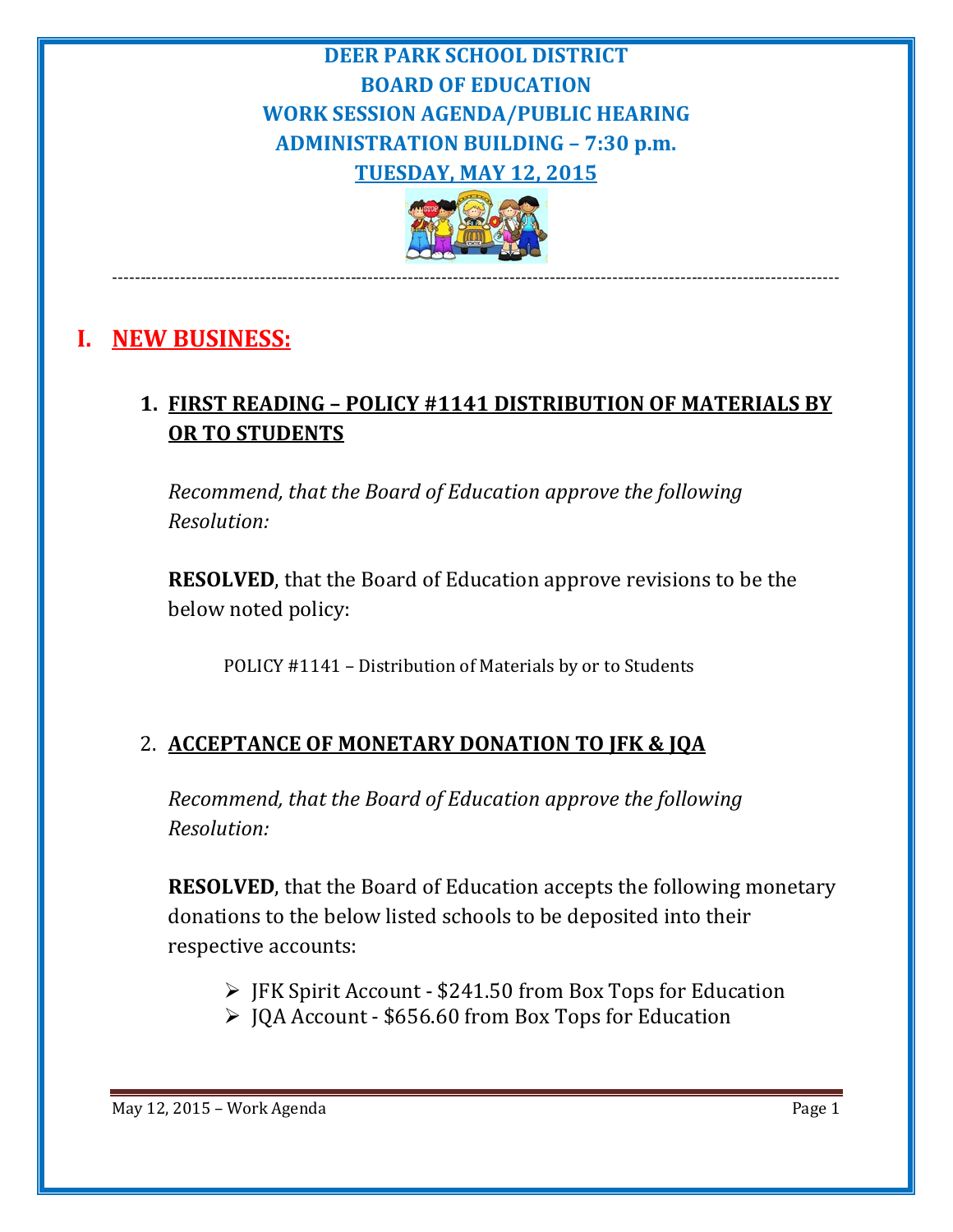#### **3. ADDITIONAL ELECTION INSPECTOR FOR ANNUAL DISTRICT ELECTION & BUDGET VOTE**

*Recommend, that the Board of Education approve the following Resolution:*

**RESOLVED**, that the following qualified voter of said School District is hereby appointed as an election inspector for the Annual District Election and Budget Vote:

#### **Janet Cuirleo**

### **4. APPROVAL OF SCHOOL PROPERTY TAX REPORT CARD**

*Recommend, that the Board of Education approve the following Resolution:*

**RESOLVED**, that the Board of Education of the Deer Park Union Free School district approve the property tax report card prepared by the District's business office for the 2015 Annual District Meeting.

BE IT FURTHER RESOLVED, that a copy of said report card shall be submitted to the State Education Department.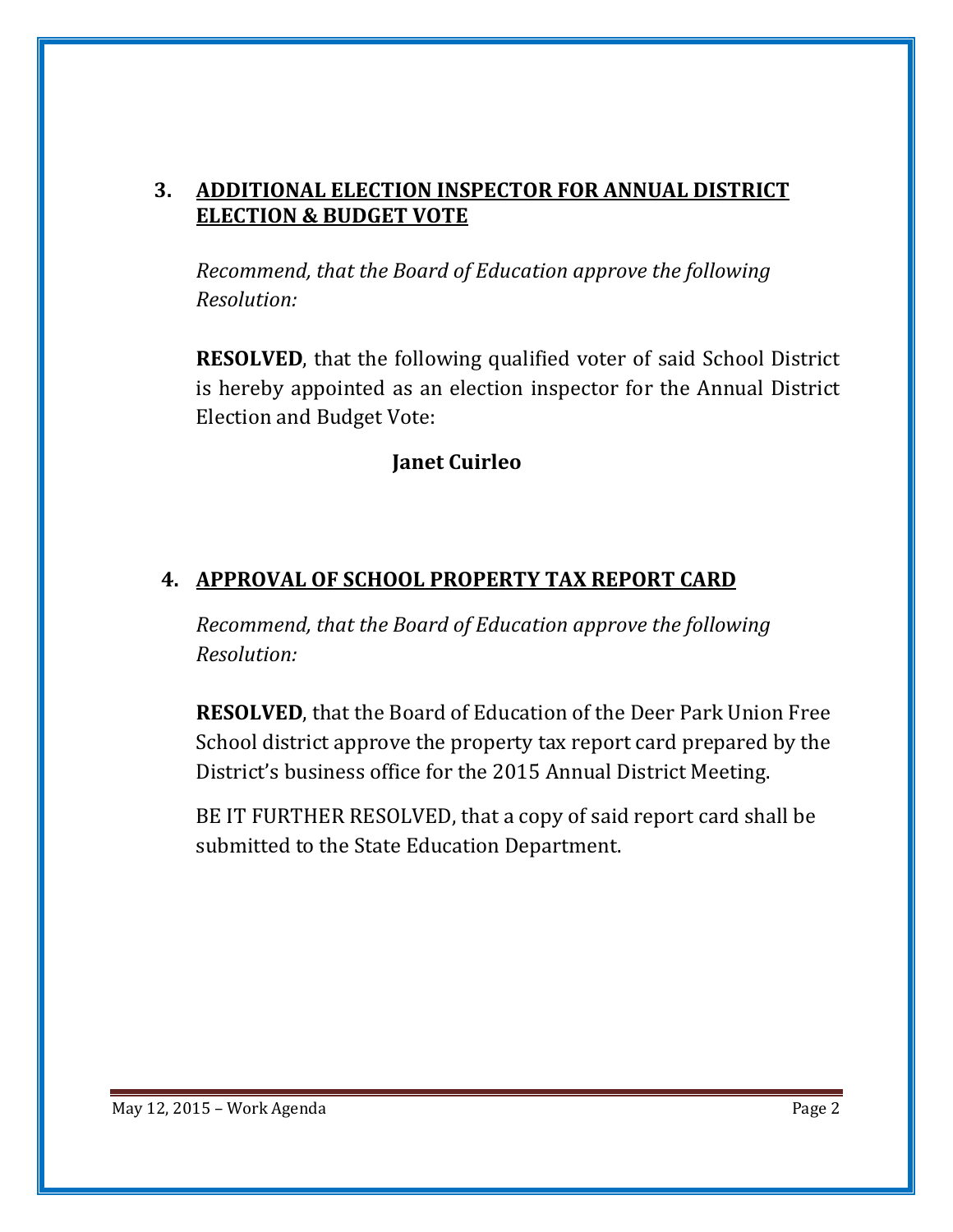# **5. PARTICIPATION IN MULTI‐DISTRICT GOVERNMENT EFFICIENCY PLAN**

*Recommend, that the Board of Education approve the following Resolution:*

**RESOLVED,** that upon the recommendation of the Superintendent of Schools, the Board of Education designates the Cold Spring Harbor Central School District as lead entity for purposes of submission of the Government Efficiency Plan on behalf of the Deer Park Union Free School District.

**BE IT FURTHER RESOLVED** that the Board of Education authorizes the superintendent and the chief financial officer to certify the submission of the Government Efficiency Plan on behalf of the Deer Park Union Free School District and provide to the Cold Spring Harbor Central School District as the lead entity.

# **II. APPROVAL OF SCHEDULE**

*Recommend, that the Board of Education approve the following Schedule:*

## **Schedule NAS‐Administrative/Supervisory (Instructional):**

#### **Wendy Kraus**

District Wide Position: Probationary D.W.C.A. Coordinator of District Data Salary: \$114,946 Effective:  $7/1/2015 - 6/30/2018$